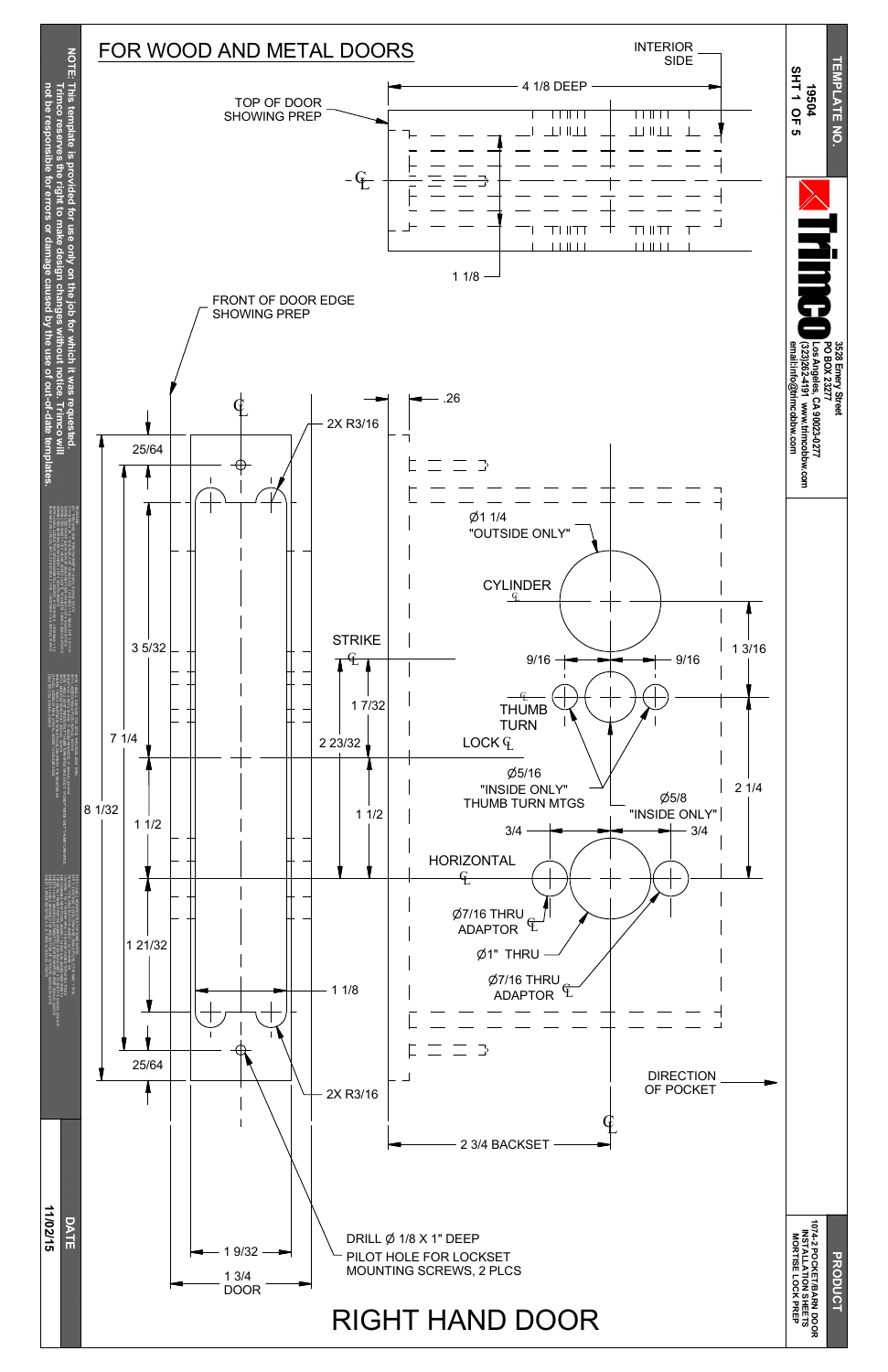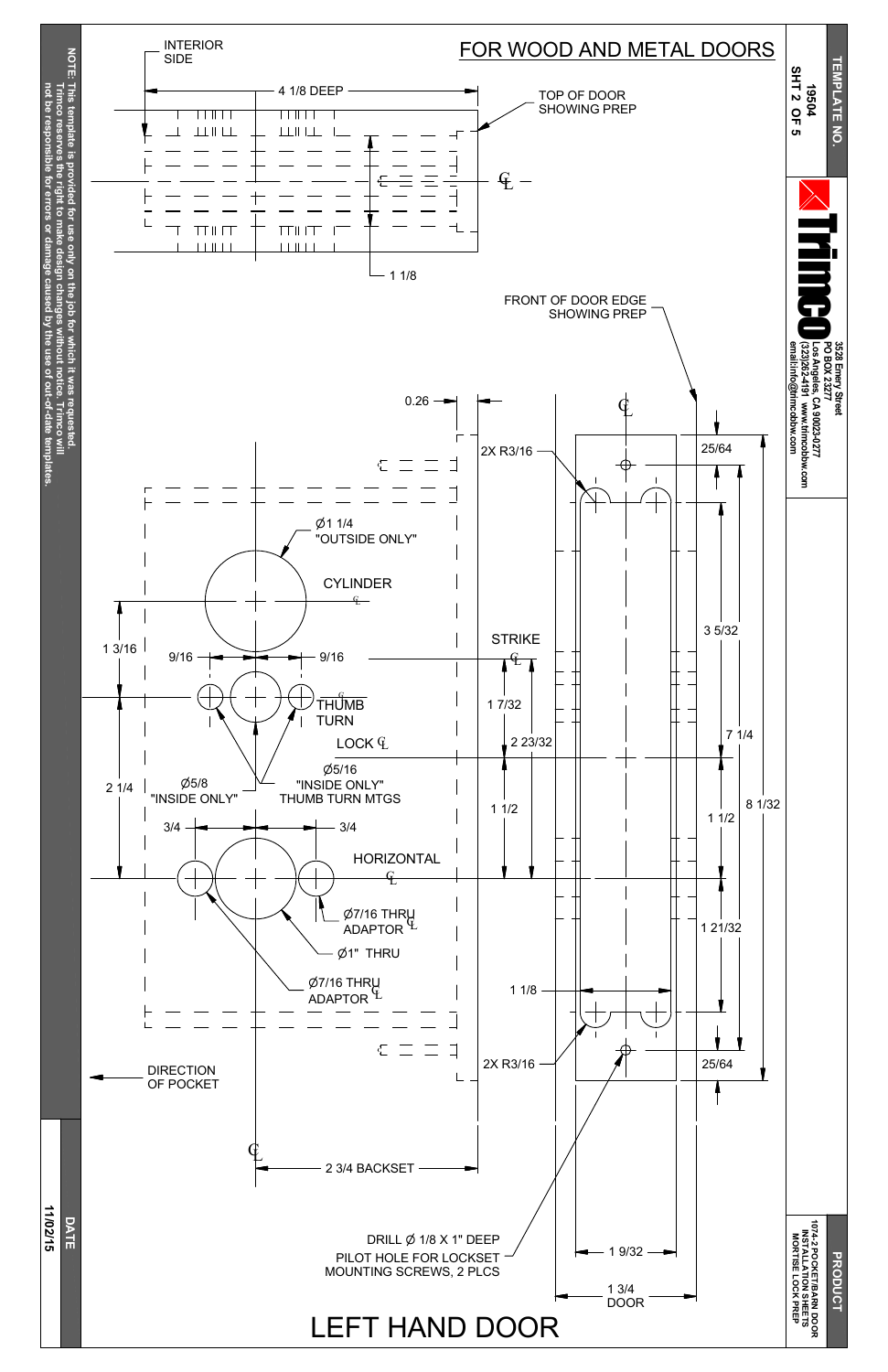**DRODUC PO C KET/B A RN D O O R**



**SHEETS**

**LO C K**

**PREP**

1072-2 STRIKE/DUST COVER ASSEMBLY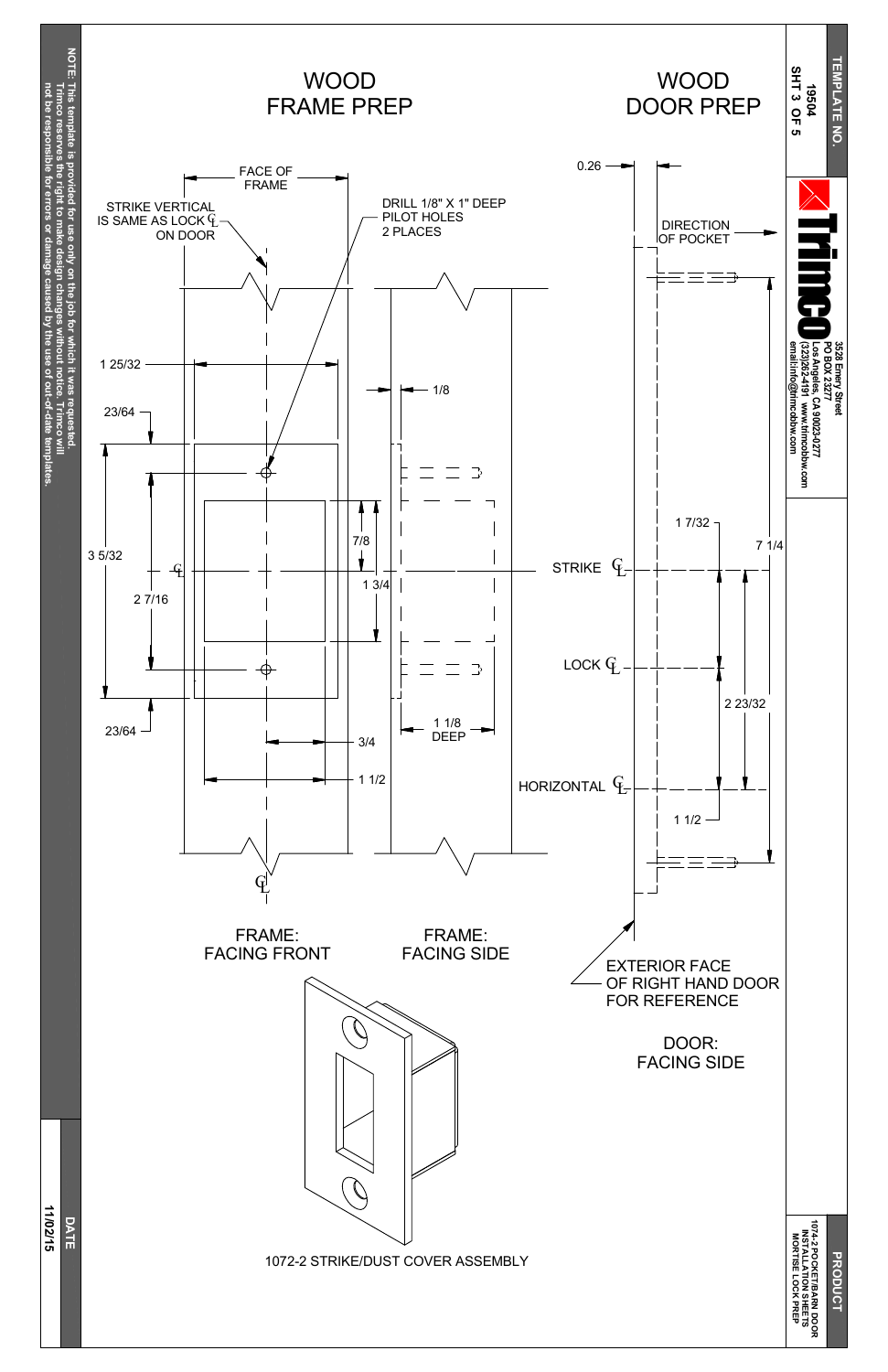

**PO C KET/B A RN D O O R SHEETS PREP**

1072-2 STRIKE/DUST COVER ASSEMBLY